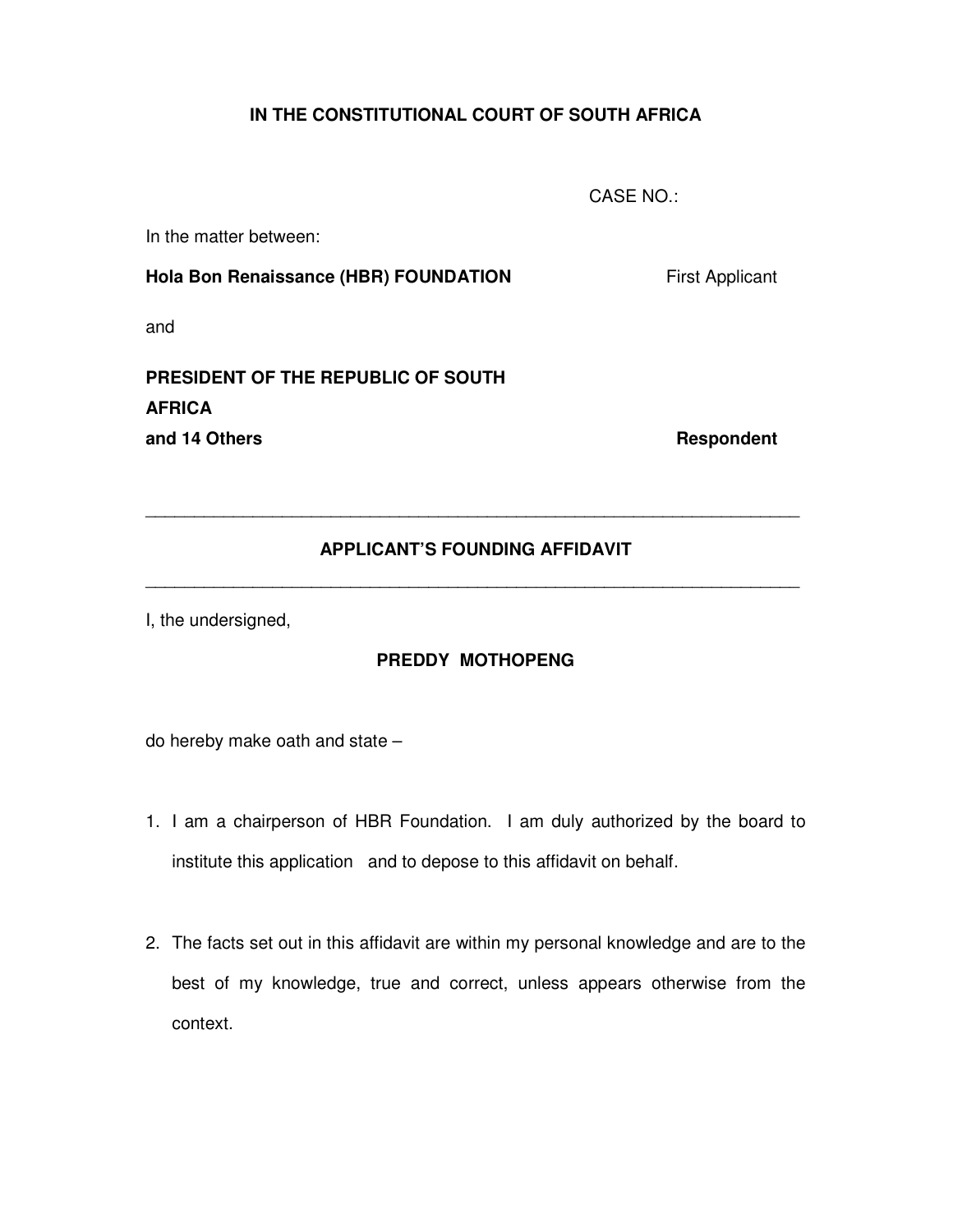- 3. the detailed objectives of the applicant are set out in the constitution which is attached to my affidavit in the application as Annexure 14…..
- 4. Since its inception HBR Foundation "The African Empowerment" has been a Non Profit Organization and also non Political aligned/affiliated organization, which aims to address and encourage the communities' transformation by creating a community that is skilled, self sustained with a central economic opportunity. While MYBiCO is an organization that represents youth in businesses, advocating for youth empowerment and that youth be actively involve in the mainstream economy.
- 5. HBR Foundation is a voluntary association which is essentially defined by its constitution. Voluntary associations derive their character from their constitutions. (wilken v Brebner & others 1935 AD 175 at 90). The constitution of the voluntary association will as a rule be construed benevolently and not narrow or restrictively . the object is to empower and not to dis-empower the voluntary association from functioning efficiency and effectively (Deutsche Evangelishsche Kirsche zu Pretoria v Hoepner 1911 TDP 218 at 232)
- 6. In these proceedings , the applicant acts:
	- 6.1. in its own interest to achieve the purpose and objective setout in its constitution
	- 6.2. in the interest of the Soweto community, which includes, elders, woman, man, youth, children, other civil society living under customary law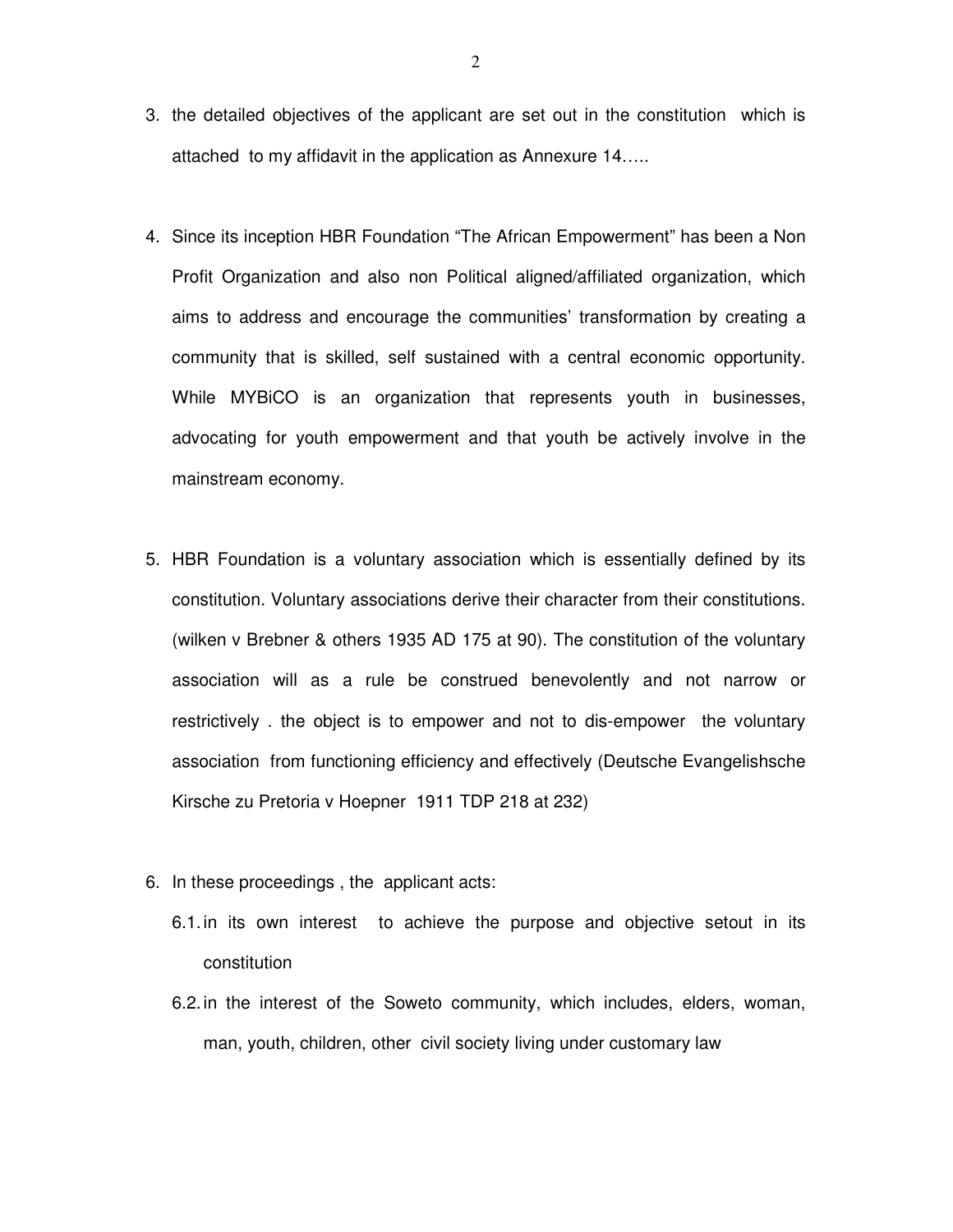- 6.3. on behalf of the Soweto community which is living under customary law who as a result of discrimination are unable or afraid to act in their own name; and
- 6.4. in the public interest
- 7. Urgency of the application :
	- 7.1. Granting the urgency of the application in terms of the rules of the Constitutional Court Part VI, rules 12
	- 7.2. the honourable President Mr Jacob Geydleyihlekise Zuma, the President of the republic of South Africa is due to make the state of the nation address when parliament opens on the 10 February 2011 at 19H00 ( see annexure 13).
	- 7.3. In his state of the address he may pronounce the date of the local government election of which there is already a violation on the administration or executive act, hence we are requesting to the court to grant the urgency of these case. (see Musa Joe Moloi & others V Minister of Justice and constitutional development & others CCT 78/09 [2010] ZACC 2)

#### 8. Direct Access

8.1.1. Granting the applicants leave to approach this court by way of direct access in terms of section 167(6)(a) of the constitution (see Musa Joe Moloi & others V Minister of Justice and constitutional development & others CCT 78/09 [2010] ZACC 2)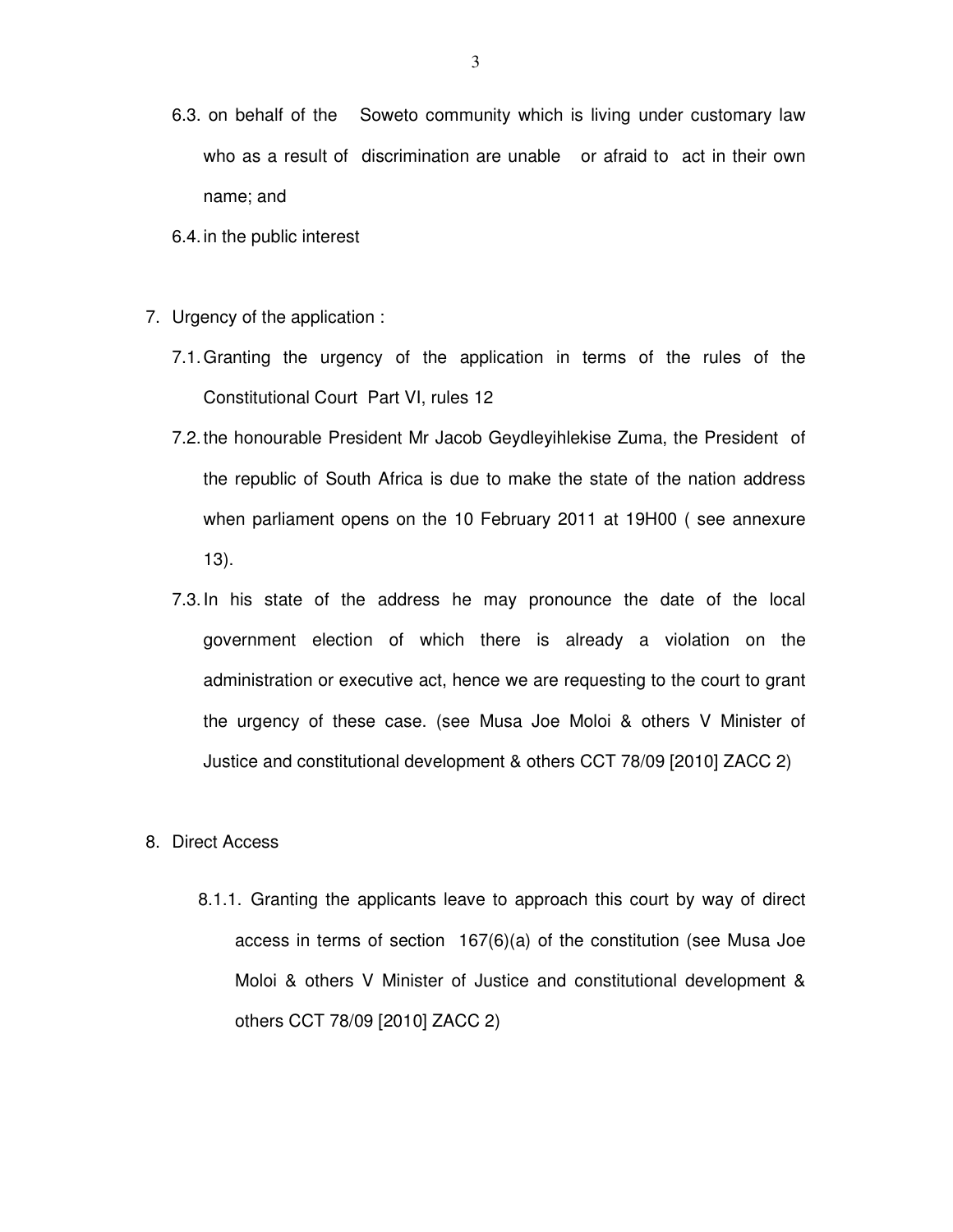#### **8.1.2.** T**he Background**

- 8.1.3. On the 15<sup>th</sup> October 2010 Hola Bon Renaissance (HBR) Foundation applied to the Municipal Demarcation Board (MDB) ( see Annexure Application 01) for Soweto to be declared a local municipality.
- 8.1.4. Whereby on the same day the  $15<sup>th</sup>$  of October at the MDB there was an acknowledgement letter of receipts provided to HBR Foundation, ( see attached Annexure 1).
- 8.1.5. On the same day the intention to apply to the MDB for Soweto to be made a local municipality letters were then handed to the following:
- 8.1.6. Acknowledgement Notice of delivery letter from the State, and Government organs such as Chairperson of the Demarcation board , The Honourable President , Minister of Corporative and traditional Affairs, MEC for local Government , Premier of Gauteng, Independent Electoral Commission, District Magistrate, City of Joburg (see annexure : NOD 1) these is in accordance with the Act
- 8.1.7. Acknowledgement Notice of delivery letter from national offices political parties and civil Society such as SALGA, ANC, COPE, SANGOCO, SACP, YCL, ANCYL, COPEYM, COSATU (See Annexure : NOD 2)
- 8.1.8. Acknowledgement Notice of delivery letter from political parties in Provincial Legislature such as IFP,ACDP , FF+, ID, DA, ANC, COPE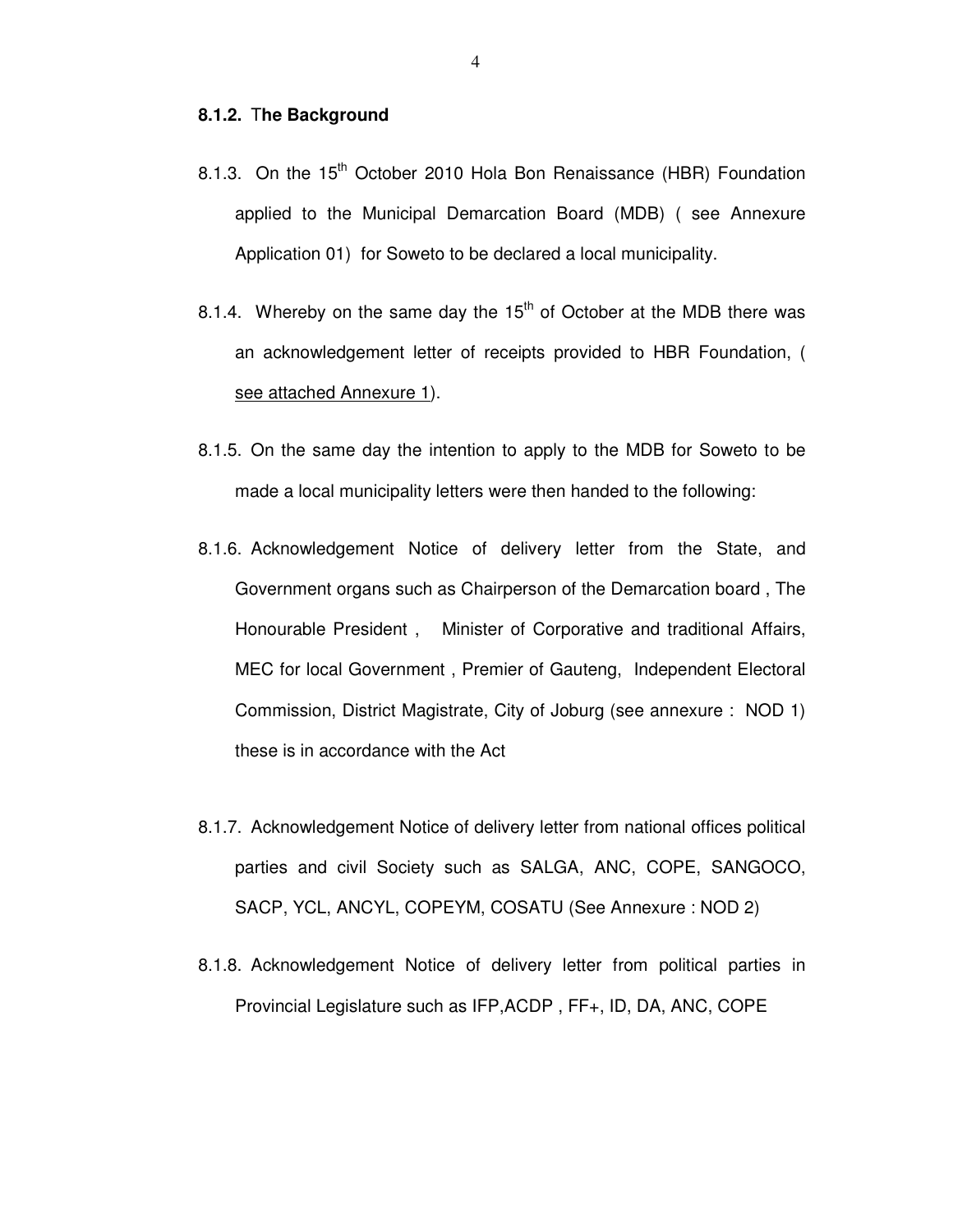- 8.1.9. Acknowledgement Notice of delivery letter from political parties in Greater Johannesburg Municipal Council such as APC, VF,CF,ID,DA,ANC, APC, ACDP, AZAPO, UDM, and IFP
- 8.1.10. While most Councillors in the City of Johannesburg if not all were SMSed a text message informing them about the application for Soweto to be a Municipal
- 8.1.11. Media Campaign these include print media and TV to mobilise the South African community about the application.
- 8.1.12. On the  $8<sup>th</sup>$  November 2010 a faxed response letter dated 18<sup>th</sup> October 2010 was received, (see Annexure 2). Which state that the Board has suspended changes to the municipal boundaries in September 2008 and that all request shall requests for municipality boundaries will be address after the next election, while The board has clearly neglected and undermined their constitution mandate that of determining municipality boundaries in accordance with the Municipal Demarcation Act: Chapter 1, Section 4, function: the function of the board is to determine municipal boundaries in accordance with the act) and Chapter 7 of the RSA Constitution, by suspending changes to Municipal Boundaries since September 2008, as outlined in their letter (Annexure 2).
- 8.1.13. It is because of such violation on the constitution and any related Act and misconduct from demarcation board that has catalyze the riots, and protests of poor service delivery from municipalities that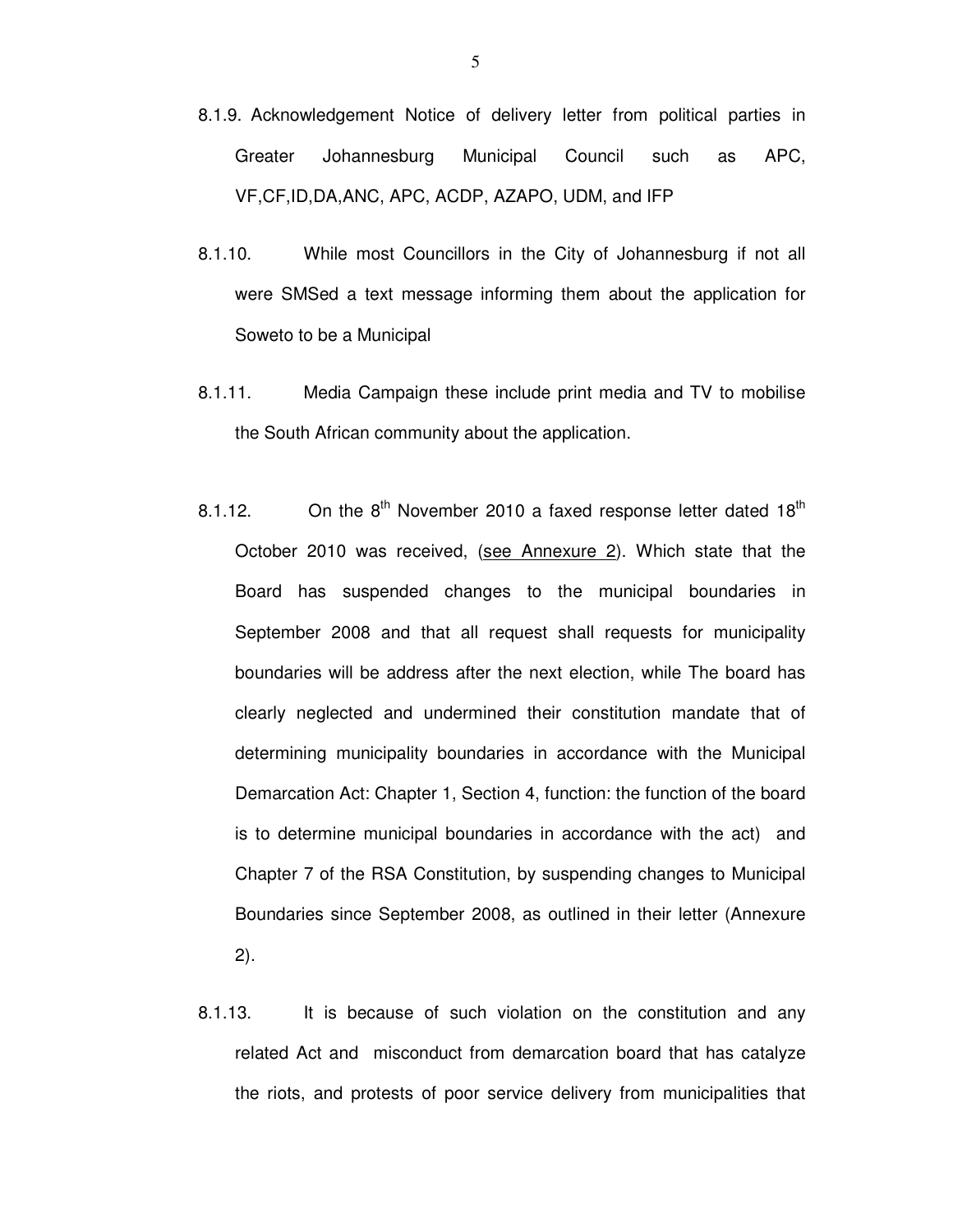might have the need to reconsider/re-determine its boundaries due to varies reasons.

- 8.1.14. The board has to act as an independent Demarcation Authority (Part 2 of Municipal Demarcation Act 1998, Section 24)
- 8.1.15. The Constitution, demarcation Act, and Municipal Structural Act give the board the powers to initiate a process that will result in Soweto being a local municipality. The Act gives the Board **21 days** for public participation and **19 days** for objections and thereafter decides on the merits.(see annexure 8)
- 8.1.16. The board has failed to carry its mandate but rather outlined clearly that they are not independent by is undermining progressive solution from civil society and communities but would rather activate this application provided the MEC for local government or City of Joburg requests them. On our followup with the MEC for local government and the city og Joburg we were informed that everything is at national with the MDB
- **8.1.17. While the process of Re-determining Municipal Boundaries states:** Demarcation Act, 1998 allows the board to determine or redetermine a boundary on its own initiative or at the minister of Provincial and Local Government, the MEC responsible for local government in a province, or a municipality. When a municipality requests the Board to determine or re-determine a boundary that municipality must obtain the concurrence of any other municipality affected by the proposed determination. Where a request is received from a person or institution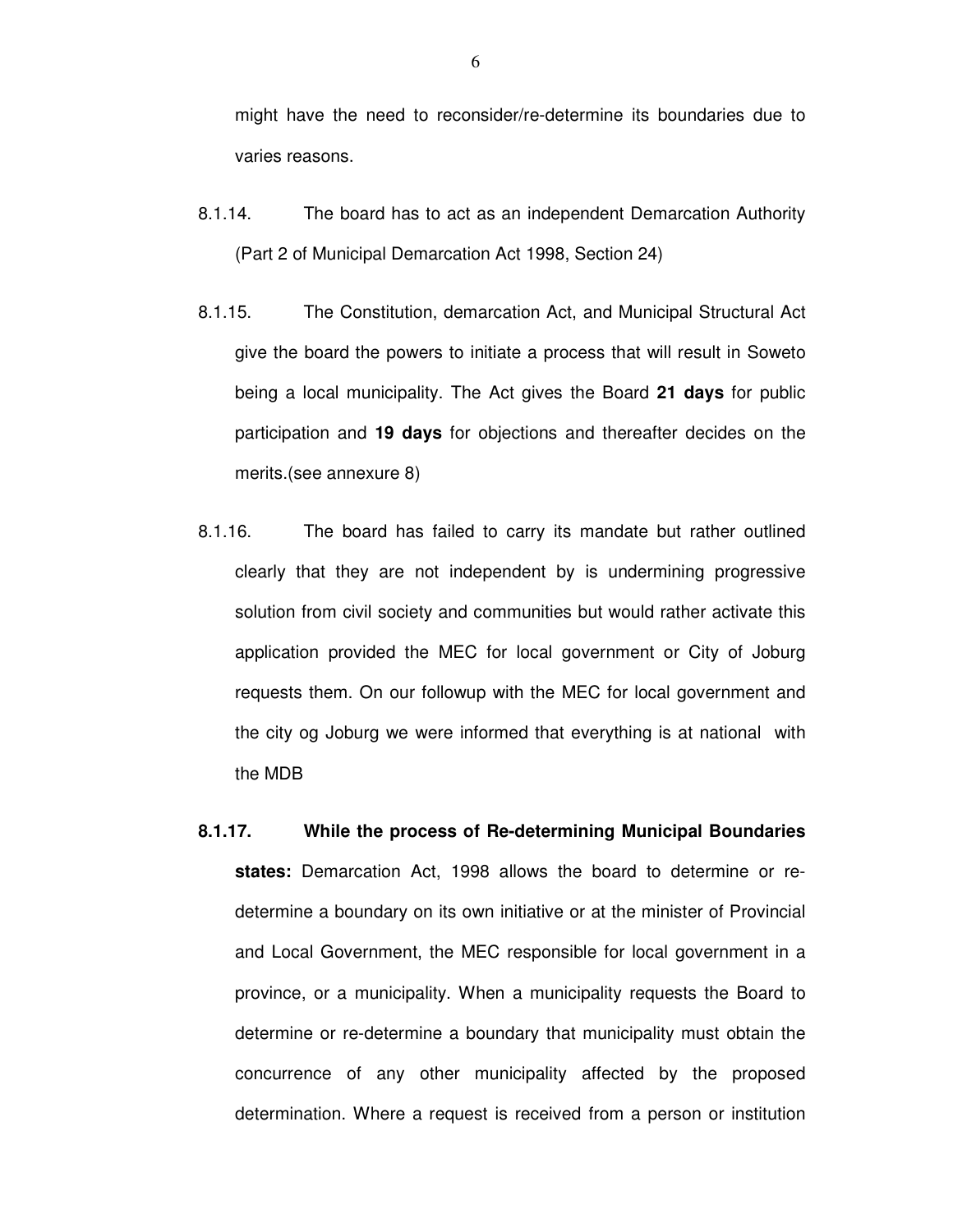other than the above-mentioned the Board can deal with it on its own initiative (see annexure 8)

- **8.1.18.** furthermore In contrary with the Letter dated 18 October 2008 (see annexure 2), the MDB public document titled MDB unaudited Annual report for 2009/2010 annexure 7(d), contravene what the Chairperson of MDB Mr Landiwe Mahlangu is saying , When Mr Rapulana H Monareng the CEO of the MDB under page 2 (Future direction: Startegic plan 2009/10 – 2012/13) it states " Our medium term for the period  $2009/10 - 2012/13$  has been approved by the board. We will continue to pursue our mandate with respect to a number of strategic themes which we have identified, as follows:
	- 8.1.18.1. determine and re-determination of municipal boundaries and categorisation and re-categorisation of municipalities to lists a few
	- 8.1.18.2. if indeed the municipal demarcation board has suspended its mandate it therefore means that the chairperson basic salary and board members allowance for the past 2 years including these year have been paid for doing nothing and it is estimated to be region of R 3,81m to R 4.2 million (see annexure  $7(e)$ ).
- 8.1.19. 3. On the 09 November 2010 letter requesting board to resign was send out to the board see attached (Annexure 3), after numerous attempts to communicate with the representative of the Board but failed to get any responds, we then send yet another letter dated 11 November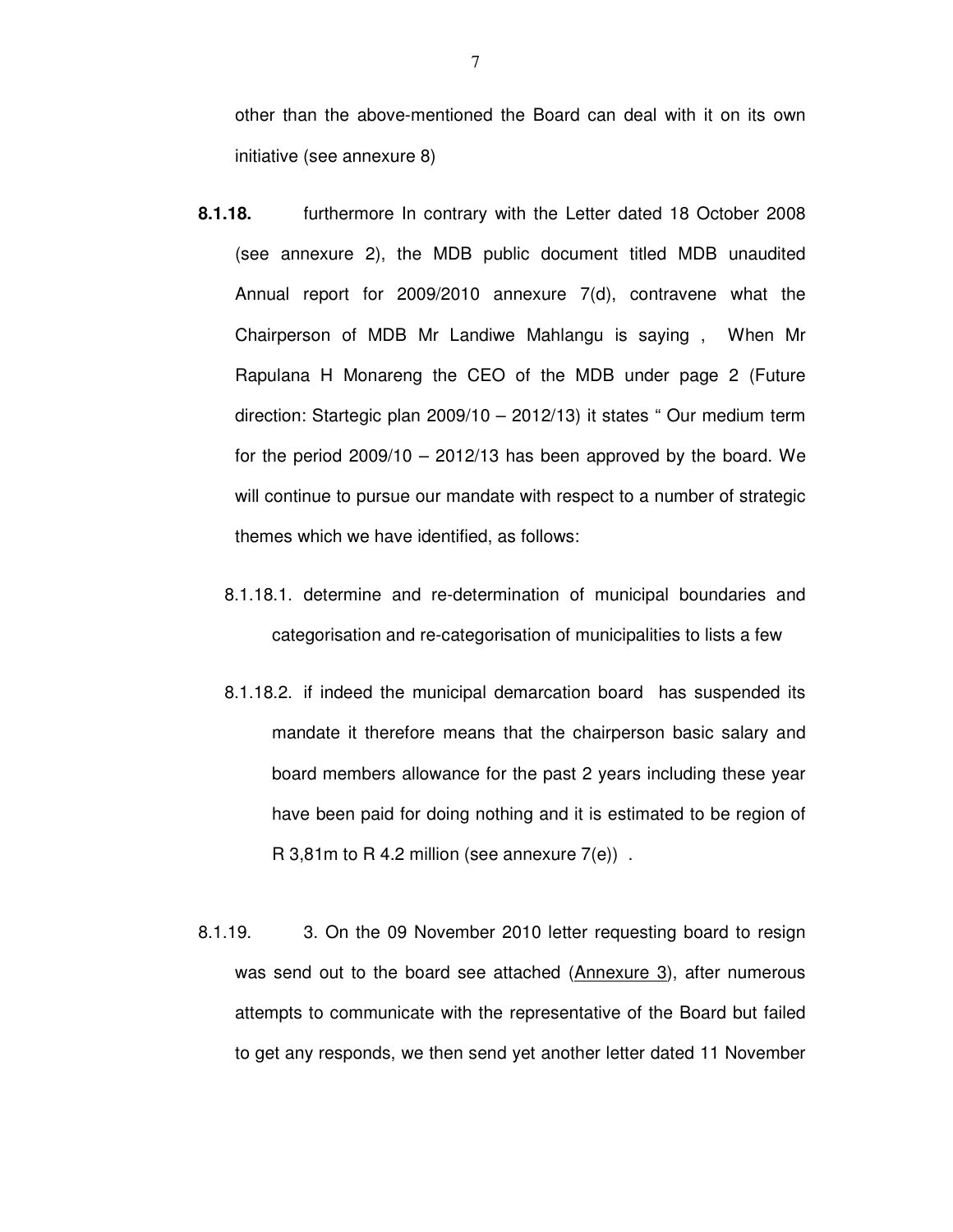2010, (see attached  $\Delta n$ nexure 4), requesting a response from the boards, still no respond

- 8.2. On the 24 November 2011 a letter was officially delivered to the President office (see annexture 5)
- 8.3. on the 03 December 2011, a second letter was then officially forwarded to the President office requesting a respond or at least an acknowledgement we had waited up to date, we have called numerous times (last request on 08 February 2011) no assistance from the office. (see annexure 6)
- 9. On interdict the honorable President of RSA
	- 9.1.1. Interdict the Honourable President Jacob Gedleyihlekisa Zuma State of the national address from announcing the date of the local government elections. In terms of the rules of the constitutional court, Part III, rule 5(1). The authority responsible for the executive or administrative Act has violated the constitution of RSA (Act No 108 of 1996), the Municipal demarcation Act (Act No 27 of 1998) and the Municipal Structures Act (Act 108 of 1998) hereby referred to is the municipal demarcation board in join proceeding with the Head of State
	- 9.1.2. There has been a violation and misconduct by the one arm of the administrative act that is MDB which is the major Role player in the preparation and process of Local government election. It is in the interest of electorate that the honourable President must not pronounce the date of the election, until rectification measures are taken into account.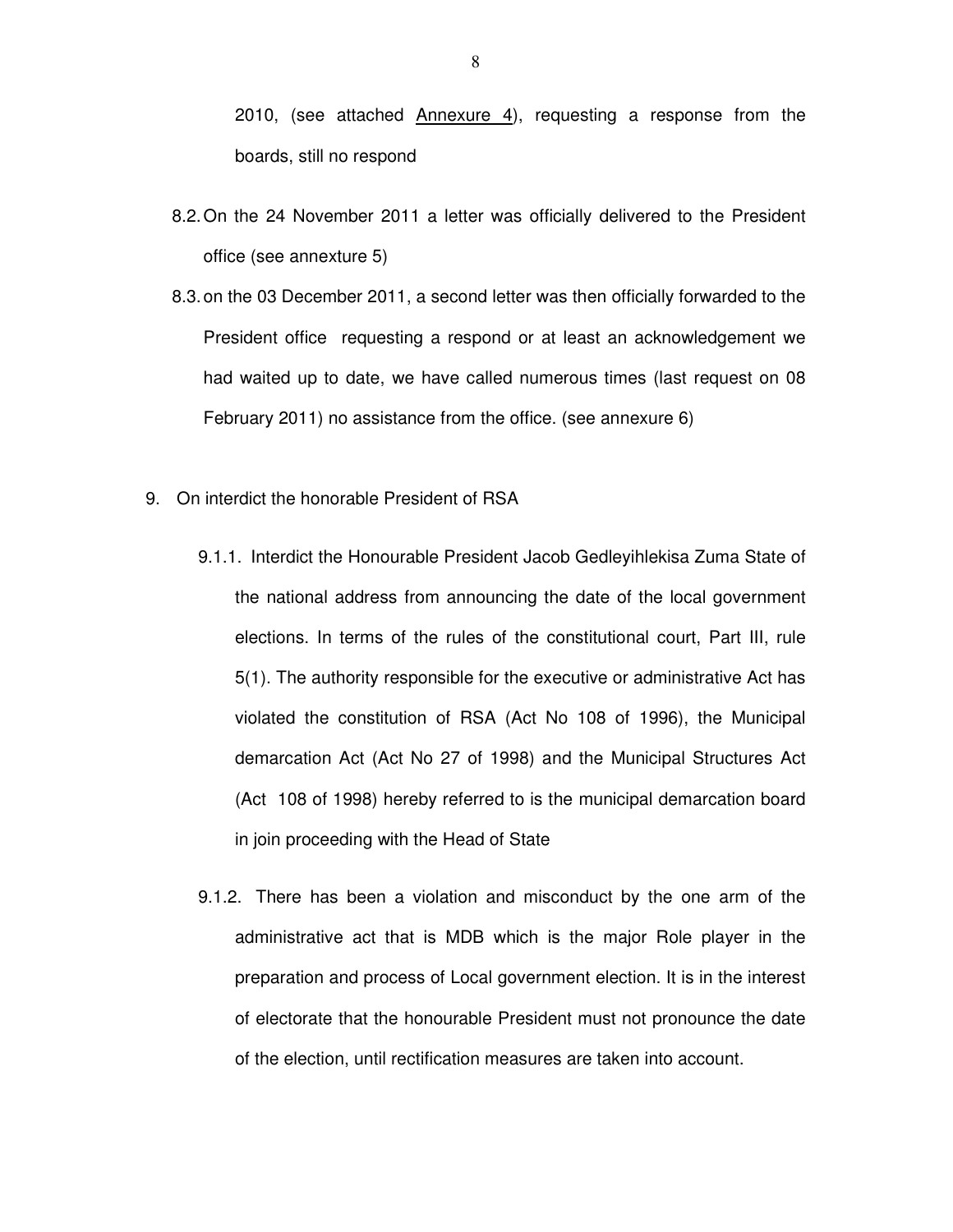- 9.1.3. Setting up an independed Tribunal to remove the Municipal Demarcation Board, we appeal to the court to grant it
- 9.1.4. Setting up an independent tribunal for thoroughly investigate and make a finding on the matter that includes the removal of municipal demarcation board members. In term of the demarcation process that is governed by three different pieces of legislation which all relate to each other. These are: the constitution of RSA (Act No 108 of 1996), the Municipal demarcation Act (Act No 27 of 1998) and the Municipal Structures Act (Act 108 of 1998)
- 9.1.5. In terms of the demarcation Process (see annexure 8) it states that the President of the Country has two roles in the demarcation. He
- 9.1.6. Appoints the board after receiving the recommendation of the selected panel
- 9.1.7. May remove a member of the board from his or her office, but only if misconduct, incapacity or incompetence on the part of the member is proved. Proving this requires an independent tribunal to thoroughly investigate and make a finding on the matter
- 9.1.8. With the above submission the mater is as clear and will request the court orders the President to setup the independent tribunal with immediate effect. And that the pronouncement by the Hounarable President on the date of the local government election be on sated after findings report of the tribunal.
- 9.1.9. Municipal demarcation board to reinstate its suspended activity